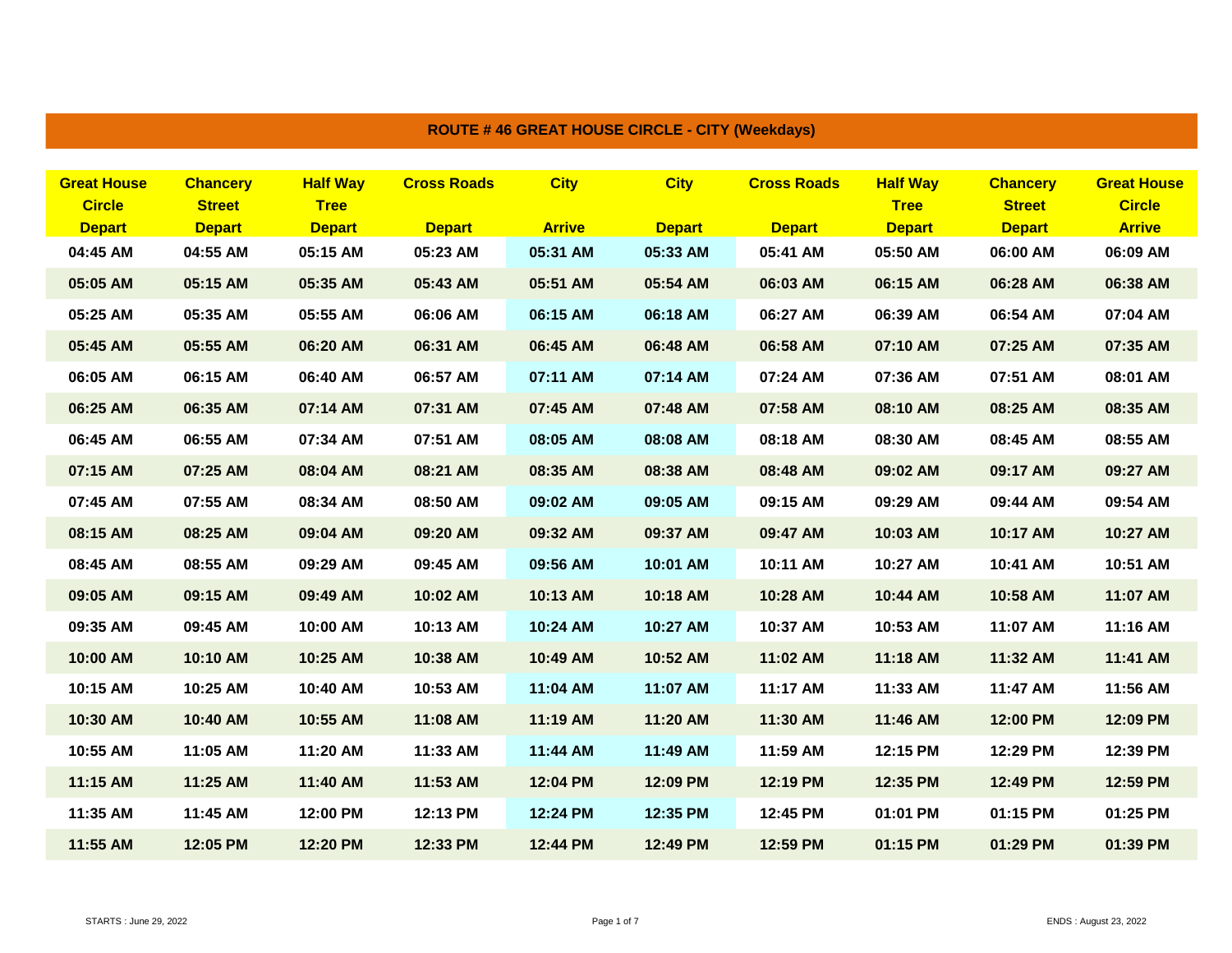| 12:00 PM           | 12:10 PM        | 12:25 PM        | 12:38 PM           | 12:49 PM      | 12:54 PM                                              | 01:04 PM           | 01:20 PM        | 01:34 PM        | 01:44 PM           |
|--------------------|-----------------|-----------------|--------------------|---------------|-------------------------------------------------------|--------------------|-----------------|-----------------|--------------------|
| 12:20 PM           | 12:30 PM        | 12:45 PM        | 12:58 PM           | 01:09 PM      | 01:14 PM                                              | 01:24 PM           | 01:40 PM        | 01:54 PM        | 02:04 PM           |
| 12:45 PM           | 12:55 PM        | 01:10 PM        | 01:23 PM           | 01:34 PM      | 01:39 PM                                              | 01:49 PM           | 02:05 PM        | 02:23 PM        | 02:33 PM           |
| 01:05 PM           | 01:15 PM        | 01:30 PM        | 01:43 PM           | 01:54 PM      | 01:59 PM                                              | 02:09 PM           | 02:32 PM        | 02:50 PM        | 03:00 PM           |
| 01:30 PM           | 01:40 PM        | 01:55 PM        | 02:08 PM           | 02:20 PM      | 02:25 PM                                              | 02:36 PM           | 02:59 PM        | 03:17 PM        | 03:27 PM           |
| 01:55 PM           | 02:05 PM        | 02:21 PM        | 02:36 PM           | 02:48 PM      | 02:53 PM                                              | 03:04 PM           | 03:27 PM        | 03:45 PM        | 03:55 PM           |
| 02:10 PM           | 02:20 PM        | 02:36 PM        | 02:51 PM           | 03:03 PM      | 03:13 PM                                              | 03:24 PM           | 03:47 PM        | 04:05 PM        | 04:15 PM           |
| 02:40 PM           | 02:50 PM        | 03:06 PM        | 03:21 PM           | 03:33 PM      | 03:35 PM                                              | 03:46 PM           | 04:09 PM        | 04:34 PM        | 04:44 PM           |
| 03:05 PM           | 03:15 PM        | 03:31 PM        | 03:46 PM           | 03:58 PM      | 04:00 PM                                              | 04:15 PM           | 04:38 PM        | 05:03 PM        | 05:13 PM           |
| 03:30 PM           | 03:40 PM        | 03:56 PM        | 04:11 PM           | 04:26 PM      | 04:31 PM                                              | 04:46 PM           | 05:09 PM        | 05:34 PM        | 05:44 PM           |
| 04:00 PM           | 04:10 PM        | 04:26 PM        | 04:41 PM           | 04:56 PM      | 05:01 PM                                              | 05:16 PM           | 05:39 PM        | 06:04 PM        | 06:14 PM           |
| 04:25 PM           | 04:35 PM        | 04:51 PM        | 05:06 PM           | 05:21 PM      | 05:26 PM                                              | 05:41 PM           | 06:04 PM        | 06:24 PM        | 06:34 PM           |
| 04:55 PM           | 05:05 PM        | 05:21 PM        | 05:36 PM           | 05:51 PM      | 05:56 PM                                              | 06:11 PM           | 06:34 PM        | 06:54 PM        | 07:04 PM           |
| 05:20 PM           | 05:30 PM        | 05:46 PM        | 06:01 PM           | 06:16 PM      | 06:18 PM                                              | 06:31 PM           | 06:54 PM        | 07:14 PM        | 07:24 PM           |
| 05:50 PM           | 06:00 PM        | 06:16 PM        | 06:31 PM           | 06:46 PM      | 06:49 PM                                              | 07:02 PM           | 07:25 PM        | 07:45 PM        | 07:55 PM           |
| 06:15 PM           | 06:25 PM        | 06:41 PM        | 06:56 PM           | 07:11 PM      | 07:14 PM                                              | 07:27 PM           | 07:50 PM        | 08:05 PM        | 08:15 PM           |
| 06:40 PM           | 06:50 PM        | 07:06 PM        | 07:21 PM           | 07:36 PM      | 07:39 PM                                              | 07:50 PM           | 08:10 PM        | 08:25 PM        | 08:35 PM           |
| 07:05 PM           | 07:15 PM        | 07:31 PM        | 07:43 PM           | 07:53 PM      | 07:55 PM                                              | 08:06 PM           | 08:21 PM        | 08:36 PM        | 08:46 PM           |
| 07:30 PM           | 07:40 PM        | 07:56 PM        | 08:08 PM           | 08:18 PM      | 08:20 PM                                              | 08:31 PM           | 08:46 PM        | 09:01 PM        | 09:11 PM           |
| 07:55 PM           | 08:05 PM        | 08:21 PM        | 08:33 PM           | 08:43 PM      | 09:00 PM                                              | 09:11 PM           | 09:23 PM        | 09:38 PM        | 09:45 PM           |
| 08:20 PM           | 08:30 PM        | 08:46 PM        | 08:58 PM           | 09:08 PM      |                                                       |                    |                 |                 |                    |
|                    |                 |                 |                    |               | <b>ROUTE #46 GREAT HOUSE CIRCLE - CITY (Saturday)</b> |                    |                 |                 |                    |
|                    |                 |                 |                    |               |                                                       |                    |                 |                 |                    |
| <b>Great House</b> | <b>Chancery</b> | <b>Half Way</b> | <b>Cross Roads</b> | <b>City</b>   | <b>City</b>                                           | <b>Cross Roads</b> | <b>Half Way</b> | <b>Chancery</b> | <b>Great House</b> |
| <b>Circle</b>      | <b>Street</b>   | <b>Tree</b>     |                    |               |                                                       |                    | <b>Tree</b>     | <b>Street</b>   | <b>Circle</b>      |
| <b>Depart</b>      | <b>Depart</b>   | <b>Depart</b>   | <b>Depart</b>      | <b>Arrive</b> | <b>Depart</b>                                         | <b>Depart</b>      | <b>Depart</b>   | <b>Depart</b>   | <b>Arrive</b>      |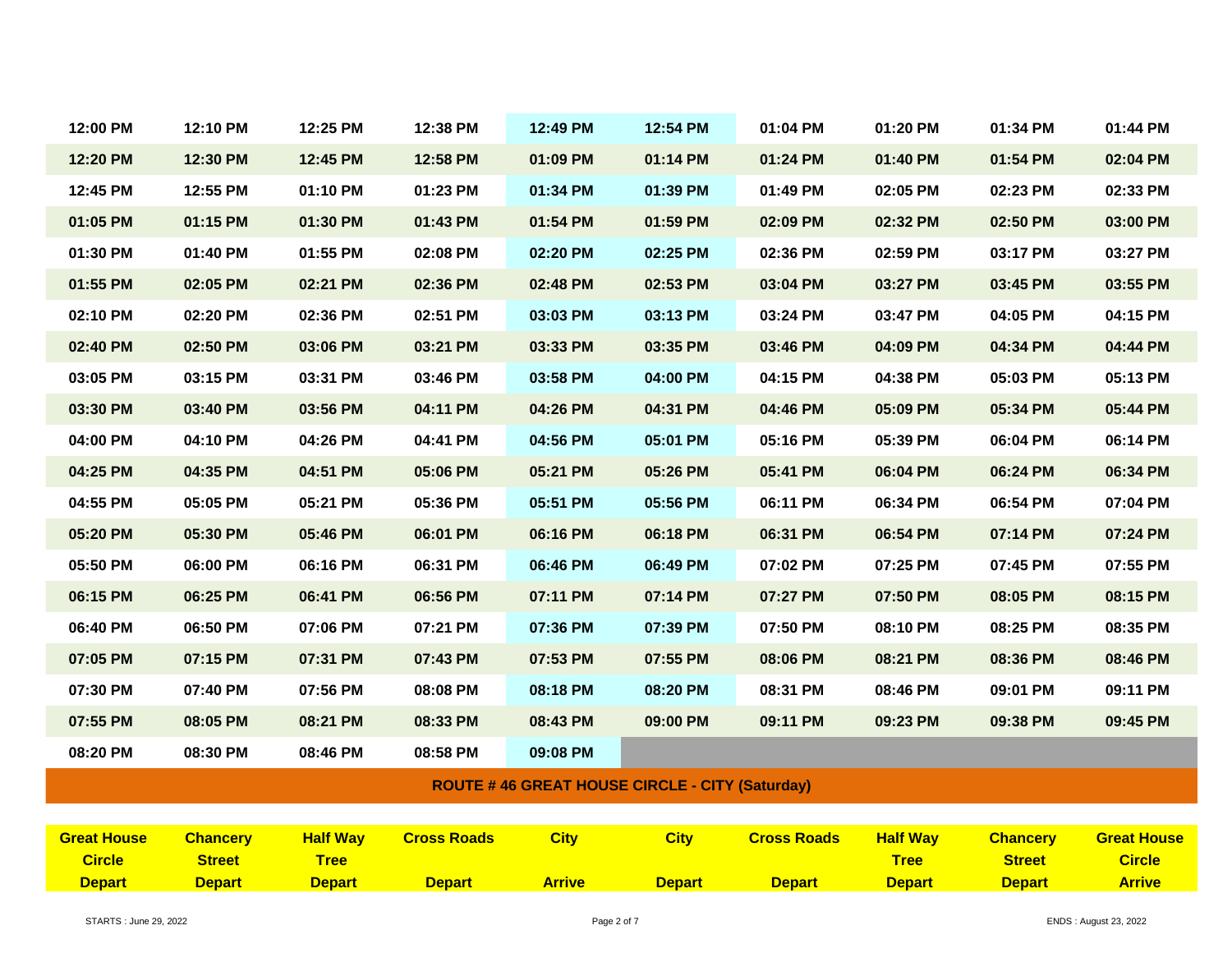|          |          |          |          |          | 05:50 AM | 05:58 AM | 06:08 AM | 06:16 AM | 06:22 AM |
|----------|----------|----------|----------|----------|----------|----------|----------|----------|----------|
| 05:45 AM | 05:51 AM | 06:00 AM | 06:10 AM | 06:18 AM | 06:23 AM | 06:31 AM | 06:41 AM | 06:49 AM | 06:55 AM |
| 06:05 AM | 06:11 AM | 06:20 AM | 06:30 AM | 06:38 AM | 06:43 AM | 06:51 AM | 07:01 AM | 07:09 AM | 07:15 AM |
| 06:25 AM | 06:31 AM | 06:45 AM | 06:55 AM | 07:03 AM | 07:08 AM | 07:16 AM | 07:26 AM | 07:34 AM | 07:40 AM |
| 06:45 AM | 06:51 AM | 07:05 AM | 07:15 AM | 07:23 AM | 07:28 AM | 07:36 AM | 07:46 AM | 07:54 AM | 08:00 AM |
| 07:03 AM | 07:09 AM | 07:23 AM | 07:33 AM | 07:41 AM | 07:46 AM | 07:54 AM | 08:04 AM | 08:12 AM | 08:18 AM |
| 07:21 AM | 07:27 AM | 07:41 AM | 07:51 AM | 07:59 AM | 08:04 AM | 08:12 AM | 08:22 AM | 08:30 AM | 08:36 AM |
| 07:43 AM | 07:49 AM | 08:03 AM | 08:13 AM | 08:21 AM | 08:26 AM | 08:34 AM | 08:44 AM | 08:52 AM | 08:58 AM |
| 08:05 AM | 08:11 AM | 08:25 AM | 08:35 AM | 08:43 AM | 08:48 AM | 08:56 AM | 09:06 AM | 09:23 AM | 09:29 AM |
| 08:27 AM | 08:33 AM | 08:47 AM | 08:57 AM | 09:05 AM | 09:10 AM | 09:20 AM | 09:32 AM | 09:49 AM | 09:55 AM |
| 08:49 AM | 08:55 AM | 09:09 AM | 09:22 AM | 09:34 AM | 09:39 AM | 09:49 AM | 10:01 AM | 10:18 AM | 10:24 AM |
| 09:11 AM | 09:17 AM | 09:36 AM | 09:49 AM | 10:01 AM | 10:06 AM | 10:16 AM | 10:28 AM | 10:45 AM | 10:51 AM |
| 09:36 AM | 09:42 AM | 10:01 AM | 10:14 AM | 10:26 AM | 10:31 AM | 10:41 AM | 10:53 AM | 11:10 AM | 11:16 AM |
| 10:01 AM | 10:07 AM | 10:26 AM | 10:39 AM | 10:51 AM | 10:56 AM | 11:06 AM | 11:18 AM | 11:35 AM | 11:41 AM |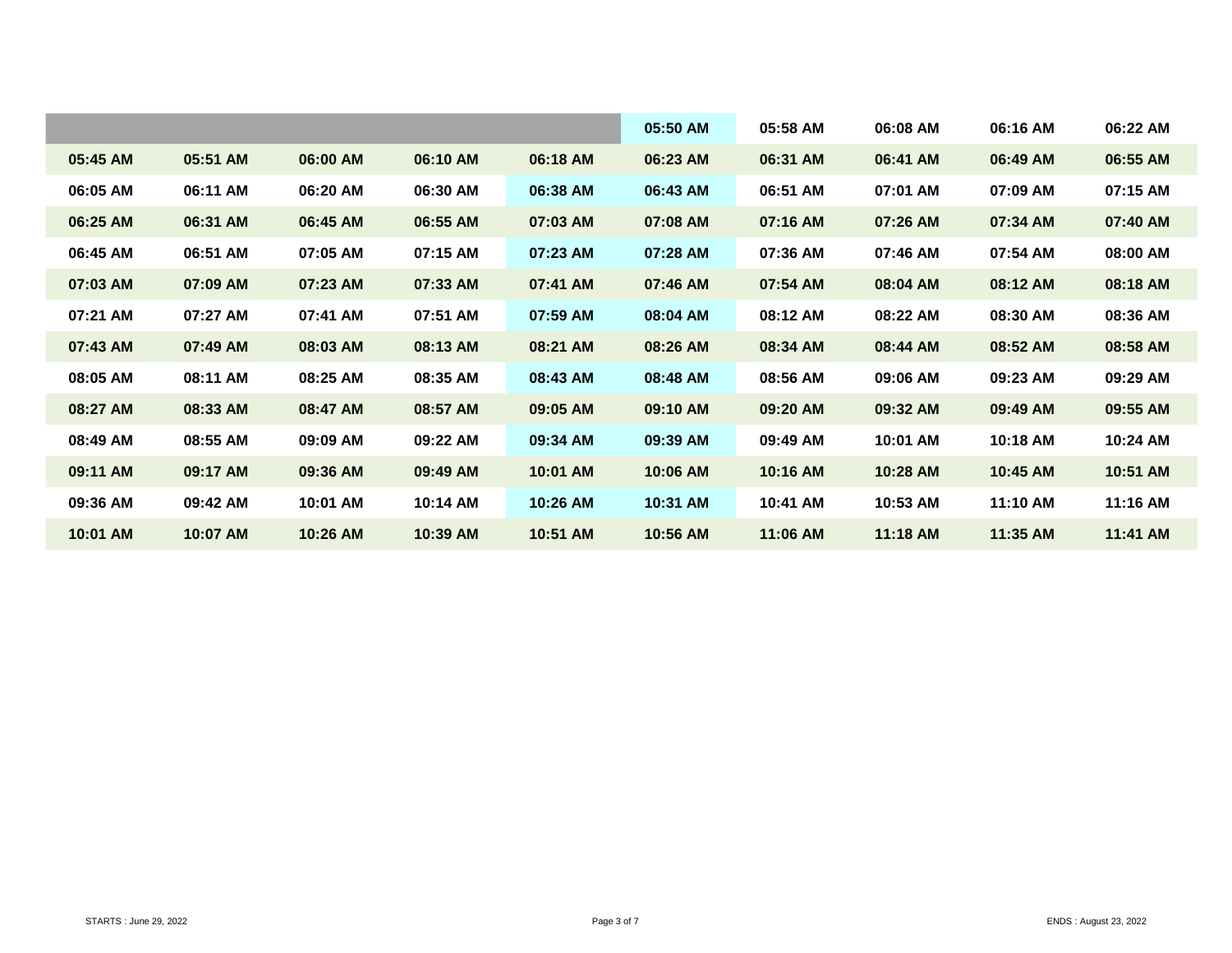| 10:26 AM | 10:32 AM | 10:51 AM | 11:04 AM | 11:16 AM | 11:21 AM | 11:31 AM | 11:43 AM | 12:00 PM | 12:06 PM |
|----------|----------|----------|----------|----------|----------|----------|----------|----------|----------|
| 10:53 AM | 10:59 AM | 11:18 AM | 11:31 AM | 11:43 AM | 11:48 AM | 11:58 AM | 12:10 PM | 12:27 PM | 12:33 PM |
| 11:20 AM | 11:26 AM | 11:45 AM | 11:58 AM | 12:10 PM | 12:15 PM | 12:25 PM | 12:37 PM | 12:54 PM | 01:00 PM |
| 11:47 AM | 11:53 AM | 12:12 PM | 12:25 PM | 12:37 PM | 12:42 PM | 12:52 PM | 01:04 PM | 01:21 PM | 01:27 PM |
| 12:14 PM | 12:20 PM | 12:39 PM | 12:52 PM | 01:04 PM | 01:09 PM | 01:17 PM | 01:27 PM | 01:44 PM | 01:50 PM |
| 12:41 PM | 12:47 PM | 01:06 PM | 01:16 PM | 01:26 PM | 01:31 PM | 01:39 PM | 01:49 PM | 02:06 PM | 02:12 PM |
| 01:08 PM | 01:14 PM | 01:36 PM | 01:46 PM | 01:56 PM | 02:01 PM | 02:09 PM | 02:19 PM | 02:36 PM | 02:42 PM |
| 01:35 PM | 01:41 PM | 02:03 PM | 02:13 PM | 02:23 PM | 02:28 PM | 02:36 PM | 02:46 PM | 03:03 PM | 03:09 PM |
| 02:00 PM | 02:06 PM | 02:28 PM | 02:38 PM | 02:48 PM | 02:53 PM | 03:01 PM | 03:11 PM | 03:28 PM | 03:34 PM |
| 02:25 PM | 02:31 PM | 02:53 PM | 03:03 PM | 03:13 PM | 03:18 PM | 03:26 PM | 03:36 PM | 03:53 PM | 03:59 PM |
| 02:50 PM | 02:56 PM | 03:18 PM | 03:28 PM | 03:38 PM | 03:43 PM | 03:51 PM | 04:01 PM | 04:18 PM | 04:24 PM |
| 03:15 PM | 03:21 PM | 03:43 PM | 03:53 PM | 04:03 PM | 04:08 PM | 04:16 PM | 04:26 PM | 04:43 PM | 04:49 PM |
| 03:40 PM | 03:46 PM | 04:08 PM | 04:18 PM | 04:28 PM | 04:33 PM | 04:41 PM | 04:51 PM | 05:08 PM | 05:14 PM |
| 04:05 PM | 04:11 PM | 04:33 PM | 04:43 PM | 04:53 PM | 04:58 PM | 05:06 PM | 05:16 PM | 05:33 PM | 05:39 PM |
| 04:30 PM | 04:36 PM | 04:58 PM | 05:08 PM | 05:18 PM | 05:23 PM | 05:31 PM | 05:41 PM | 05:58 PM | 06:04 PM |
| 04:55 PM | 05:01 PM | 05:23 PM | 05:33 PM | 05:43 PM | 05:48 PM | 05:56 PM | 06:06 PM | 06:15 PM | 06:21 PM |
| 05:20 PM | 05:26 PM | 05:48 PM | 05:58 PM | 06:08 PM | 06:13 PM | 06:21 PM | 06:31 PM | 06:40 PM | 06:46 PM |
| 05:40 PM | 05:46 PM | 06:08 PM | 06:18 PM | 06:28 PM | 06:33 PM | 06:41 PM | 06:51 PM | 07:00 PM | 07:06 PM |
| 06:10 PM | 06:16 PM | 06:26 PM | 06:36 PM | 06:46 PM | 06:51 PM | 06:59 PM | 07:09 PM | 07:18 PM | 07:24 PM |
| 06:30 PM | 06:36 PM | 06:46 PM | 06:56 PM | 07:06 PM | 07:11 PM | 07:19 PM | 07:29 PM | 07:38 PM | 07:44 PM |
| 06:50 PM | 06:56 PM | 07:06 PM | 07:16 PM | 07:26 PM | 07:31 PM | 07:39 PM | 07:49 PM | 07:58 PM | 08:04 PM |
| 07:10 PM | 07:16 PM | 07:26 PM | 07:36 PM | 07:46 PM | 07:51 PM | 07:59 PM | 08:09 PM | 08:17 PM | 08:23 PM |
| 07:30 PM | 07:36 PM | 07:46 PM | 07:56 PM | 08:06 PM | 08:11 PM | 08:19 PM | 08:29 PM | 08:37 PM | 08:43 PM |
| 07:50 PM | 07:56 PM | 08:06 PM | 08:16 PM | 08:26 PM | 08:31 PM | 08:39 PM | 08:49 PM | 08:57 PM | 09:03 PM |
| 08:10 PM | 08:16 PM | 08:26 PM | 08:36 PM | 08:46 PM | 08:53 PM | 09:01 PM | 09:11 PM | 09:19 PM | 09:25 PM |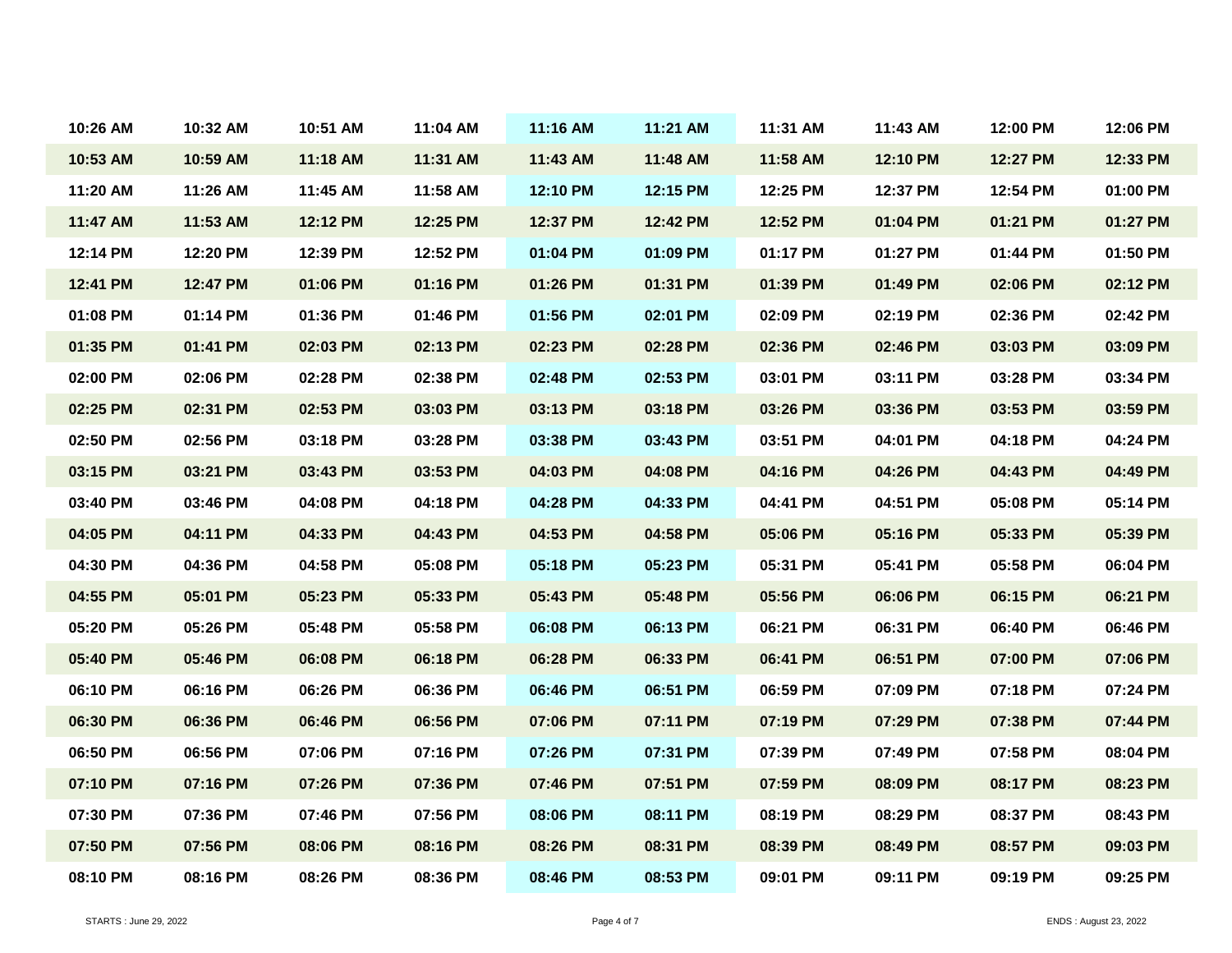|                                                     | 08:30 PM                       | 08:36 PM                       | 08:46 PM                     | 08:56 PM           | 09:06 PM      | 09:15 PM      | 09:23 PM           | 09:33 PM                     | 09:41 PM                       | 09:47 PM                       |  |  |
|-----------------------------------------------------|--------------------------------|--------------------------------|------------------------------|--------------------|---------------|---------------|--------------------|------------------------------|--------------------------------|--------------------------------|--|--|
|                                                     | 08:50 PM                       | 08:56 PM                       | 09:06 PM                     | 09:16 PM           | 09:26 PM      |               |                    |                              |                                |                                |  |  |
| <b>ROUTE #46 GREAT HOUSE CIRCLE - CITY (Sunday)</b> |                                |                                |                              |                    |               |               |                    |                              |                                |                                |  |  |
|                                                     |                                |                                |                              |                    |               |               |                    |                              |                                |                                |  |  |
|                                                     | <b>Great House</b>             | <b>Chancery</b>                | <b>Half Way</b>              | <b>Cross Roads</b> | <b>City</b>   | <b>City</b>   | <b>Cross Roads</b> | <b>Half Way</b>              | <b>Chancery</b>                | <b>Great House</b>             |  |  |
|                                                     | <b>Circle</b><br><b>Depart</b> | <b>Street</b><br><b>Depart</b> | <b>Tree</b><br><b>Depart</b> | <b>Depart</b>      | <b>Arrive</b> | <b>Depart</b> | <b>Depart</b>      | <b>Tree</b><br><b>Depart</b> | <b>Street</b><br><b>Depart</b> | <b>Circle</b><br><b>Arrive</b> |  |  |
|                                                     |                                |                                |                              |                    |               | 06:00 AM      | 06:08 AM           | 06:18 AM                     | 06:26 AM                       | 06:32 AM                       |  |  |
|                                                     |                                |                                |                              |                    |               | 06:25 AM      | 06:33 AM           | 06:43 AM                     | 06:51 AM                       | 06:57 AM                       |  |  |
|                                                     | 06:00 AM                       | 06:06 AM                       | 06:15 AM                     | 06:25 AM           | 06:33 AM      | 06:45 AM      | 06:53 AM           | 07:03 AM                     | 07:11 AM                       | 07:17 AM                       |  |  |
|                                                     | 06:35 AM                       | 06:41 AM                       | 06:55 AM                     | 07:05 AM           | 07:13 AM      | 07:15 AM      | 07:23 AM           | 07:33 AM                     | 07:41 AM                       | 07:47 AM                       |  |  |
|                                                     | 07:00 AM                       | 07:06 AM                       | 07:20 AM                     | 07:30 AM           | 07:38 AM      | 07:43 AM      | 07:51 AM           | 08:01 AM                     | 08:09 AM                       | 08:15 AM                       |  |  |
|                                                     | 07:25 AM                       | 07:31 AM                       | 07:45 AM                     | 07:55 AM           | 08:03 AM      | 08:13 AM      | 08:21 AM           | 08:31 AM                     | 08:39 AM                       | 08:45 AM                       |  |  |
|                                                     | 07:55 AM                       | 08:01 AM                       | 08:15 AM                     | 08:25 AM           | 08:33 AM      | 08:41 AM      | 08:49 AM           | 08:59 AM                     | 09:07 AM                       | 09:13 AM                       |  |  |
|                                                     | 08:25 AM                       | 08:31 AM                       | 08:45 AM                     | 08:55 AM           | 09:03 AM      | 09:08 AM      | 09:18 AM           | 09:30 AM                     | 09:47 AM                       | 09:53 AM                       |  |  |
|                                                     | 08:55 AM                       | 09:01 AM                       | 09:20 AM                     | 09:33 AM           | 09:45 AM      | 09:50 AM      | 10:00 AM           | 10:12 AM                     | 10:29 AM                       | 10:35 AM                       |  |  |
|                                                     | 09:25 AM                       | 09:31 AM                       | 09:50 AM                     | 10:03 AM           | 10:15 AM      | 10:20 AM      | 10:30 AM           | 10:42 AM                     | 10:59 AM                       | 11:05 AM                       |  |  |
|                                                     | 10:00 AM                       | 10:06 AM                       | 10:25 AM                     | 10:38 AM           | 10:50 AM      | 10:55 AM      | 11:05 AM           | 11:17 AM                     | 11:34 AM                       | 11:40 AM                       |  |  |
|                                                     | 10:35 AM                       | 10:41 AM                       | 11:00 AM                     | 11:13 AM           | 11:25 AM      | 11:30 AM      | 11:40 AM           | 11:52 AM                     | 12:09 PM                       | 12:15 PM                       |  |  |
|                                                     | 11:10 AM                       | 11:16 AM                       | 11:35 AM                     | 11:48 AM           | 12:00 PM      | 12:05 PM      | 12:15 PM           | 12:27 PM                     | 12:44 PM                       | 12:50 PM                       |  |  |
|                                                     | 11:45 AM                       | 11:51 AM                       | 12:10 PM                     | 12:23 PM           | 12:35 PM      | 12:40 PM      | 12:50 PM           | 01:02 PM                     | 01:19 PM                       | 01:25 PM                       |  |  |
|                                                     | 12:20 PM                       | 12:26 PM                       | 12:45 PM                     | 12:58 PM           | 01:10 PM      | 01:15 PM      | 01:23 PM           | 01:33 PM                     | 01:50 PM                       | 01:56 PM                       |  |  |
|                                                     | 12:55 PM                       | 01:01 PM                       | 01:21 PM                     | 01:31 PM           | 01:40 PM      | 01:45 PM      | 01:53 PM           | 02:03 PM                     | 02:20 PM                       | 02:26 PM                       |  |  |
|                                                     | 01:30 PM                       | 01:36 PM                       | 01:58 PM                     | 02:08 PM           | 02:18 PM      | 02:23 PM      | 02:31 PM           | 02:41 PM                     | 02:58 PM                       | 03:04 PM                       |  |  |
|                                                     | 02:05 PM                       | 02:11 PM                       | 02:33 PM                     | 02:43 PM           | 02:53 PM      | 02:58 PM      | 03:06 PM           | 03:16 PM                     | 03:33 PM                       | 03:39 PM                       |  |  |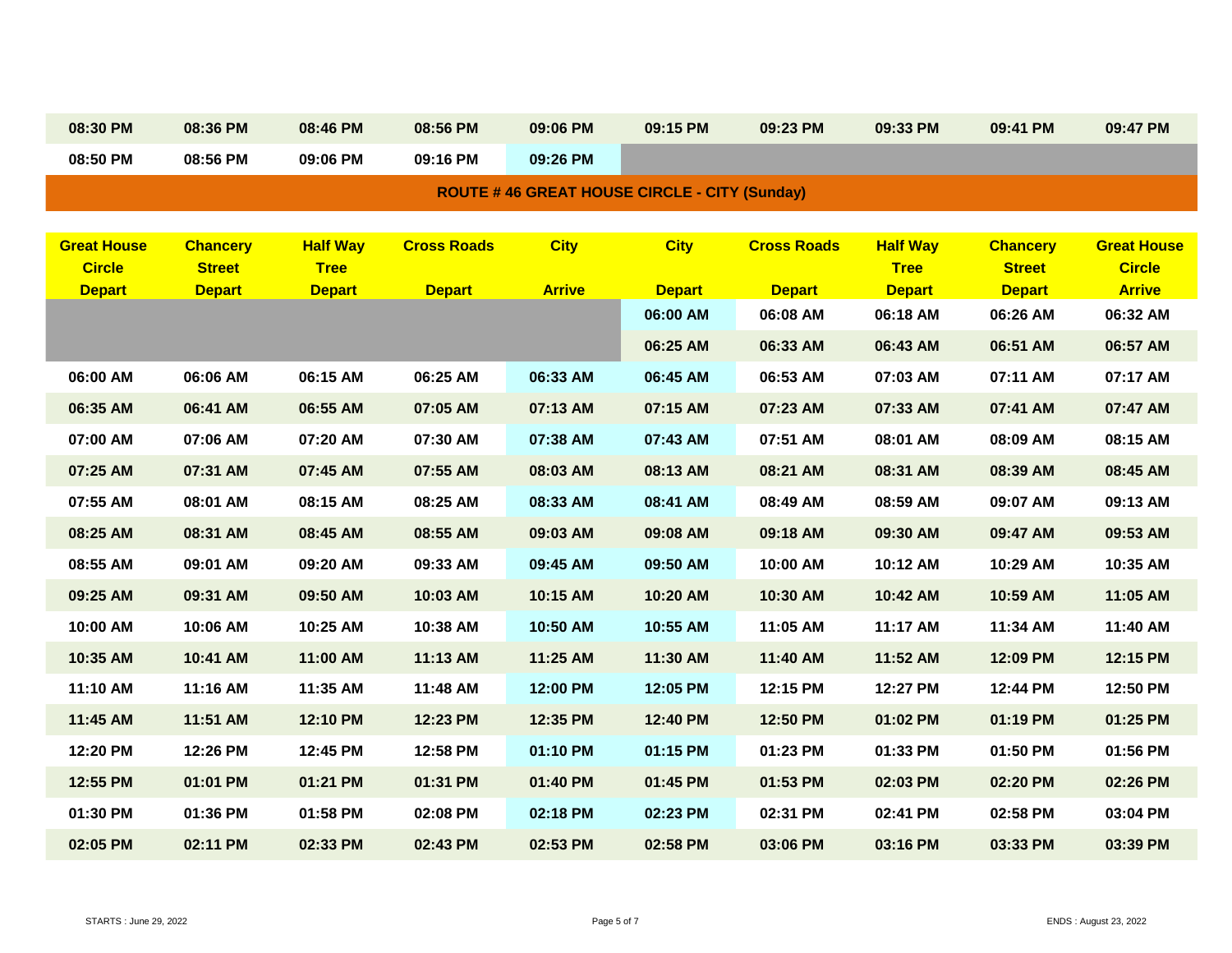| 02:35 PM           | 02:41 PM        | 03:03 PM        | 03:13 PM           | 03:23 PM      | 03:28 PM                                                    | 03:36 PM           | 03:46 PM        | 04:03 PM        | 04:09 PM           |
|--------------------|-----------------|-----------------|--------------------|---------------|-------------------------------------------------------------|--------------------|-----------------|-----------------|--------------------|
| 03:10 PM           | 03:16 PM        | 03:38 PM        | 03:48 PM           | 03:58 PM      | 04:03 PM                                                    | 04:11 PM           | 04:21 PM        | 04:38 PM        | 04:44 PM           |
| 03:45 PM           | 03:51 PM        | 04:13 PM        | 04:23 PM           | 04:33 PM      | 04:38 PM                                                    | 04:46 PM           | 04:56 PM        | 05:13 PM        | 05:19 PM           |
| 04:20 PM           | 04:26 PM        | 04:48 PM        | 04:58 PM           | 05:06 PM      | 05:11 PM                                                    | 05:19 PM           | 05:29 PM        | 05:46 PM        | 05:52 PM           |
| 04:55 PM           | 05:01 PM        | 05:23 PM        | 05:33 PM           | 05:44 PM      | 05:49 PM                                                    | 05:57 PM           | 06:07 PM        | 06:16 PM        | 06:22 PM           |
| 05:30 PM           | 05:36 PM        | 05:58 PM        | 06:08 PM           | 06:18 PM      | 06:23 PM                                                    | 06:31 PM           | 06:41 PM        | 06:50 PM        | 06:56 PM           |
| 06:05 PM           | 06:11 PM        | 06:21 PM        | 06:31 PM           | 06:41 PM      | 06:51 PM                                                    | 06:59 PM           | 07:09 PM        | 07:18 PM        | 07:24 PM           |
| 06:35 PM           | 06:41 PM        | 06:51 PM        | 07:01 PM           | 07:11 PM      | 07:21 PM                                                    | 07:29 PM           | 07:39 PM        | 07:48 PM        | 07:54 PM           |
| 07:05 PM           | 07:11 PM        | 07:21 PM        | 07:31 PM           | 07:41 PM      | 07:51 PM                                                    | 07:59 PM           | 08:09 PM        | 08:17 PM        | 08:23 PM           |
| 07:35 PM           | 07:41 PM        | 07:51 PM        | 08:01 PM           | 08:11 PM      | 08:21 PM                                                    | 08:29 PM           | 08:39 PM        | 08:47 PM        | 08:53 PM           |
| 08:05 PM           | 08:11 PM        | 08:21 PM        | 08:31 PM           | 08:41 PM      | 08:46 PM                                                    | 08:54 PM           | 09:04 PM        | 09:12 PM        | 09:18 PM           |
| 08:35 PM           | 08:41 PM        | 08:51 PM        | 09:01 PM           | 09:11 PM      | 09:15 PM                                                    | 09:23 PM           | 09:33 PM        | 09:41 PM        | 09:47 PM           |
| 09:00 PM           | 09:06 PM        | 09:16 PM        | 09:26 PM           | 09:36 PM      | 09:40 PM                                                    | 09:48 PM           | 09:58 PM        | 10:06 PM        | 10:12 PM           |
|                    |                 |                 |                    |               | <b>ROUTE #46 GREAT HOUSE CIRCLE - CITY (Public Holiday)</b> |                    |                 |                 |                    |
|                    |                 |                 |                    |               |                                                             |                    |                 |                 |                    |
| <b>Great House</b> | <b>Chancery</b> | <b>Half Way</b> | <b>Cross Roads</b> | <b>City</b>   | <b>City</b>                                                 | <b>Cross Roads</b> | <b>Half Way</b> | <b>Chancery</b> | <b>Great House</b> |
| <b>Circle</b>      | <b>Street</b>   | <b>Tree</b>     |                    |               |                                                             |                    | <b>Tree</b>     | <b>Street</b>   | <b>Circle</b>      |
| <b>Depart</b>      | <b>Depart</b>   | <b>Depart</b>   | <b>Depart</b>      | <b>Arrive</b> | <b>Depart</b>                                               | <b>Depart</b>      | <b>Depart</b>   | <b>Depart</b>   | <b>Arrive</b>      |
|                    |                 |                 |                    |               | 06:00 AM                                                    | 06:08 AM           | 06:18 AM        | 06:26 AM        | 06:32 AM           |
|                    |                 |                 |                    |               | 06:25 AM                                                    | 06:33 AM           | 06:43 AM        | 06:51 AM        | 06:57 AM           |
| 06:00 AM           | 06:06 AM        | 06:15 AM        | 06:25 AM           | 06:33 AM      | 06:45 AM                                                    | 06:53 AM           | 07:03 AM        | 07:11 AM        | 07:17 AM           |
| 06:35 AM           | 06:41 AM        | 06:55 AM        | 07:05 AM           | 07:13 AM      | 07:15 AM                                                    | 07:23 AM           | 07:33 AM        | 07:41 AM        | 07:47 AM           |
| 07:00 AM           | 07:06 AM        | 07:20 AM        | 07:30 AM           | 07:38 AM      | 07:43 AM                                                    | 07:51 AM           | 08:01 AM        | 08:09 AM        | 08:15 AM           |
| 07:25 AM           | 07:31 AM        | 07:45 AM        | 07:55 AM           | 08:03 AM      | 08:13 AM                                                    | 08:21 AM           | 08:31 AM        | 08:39 AM        | 08:45 AM           |
| 07:55 AM           | 08:01 AM        | 08:15 AM        | 08:25 AM           | 08:33 AM      | 08:41 AM                                                    | 08:49 AM           | 08:59 AM        | 09:07 AM        | 09:13 AM           |
|                    |                 |                 |                    |               |                                                             |                    |                 |                 |                    |